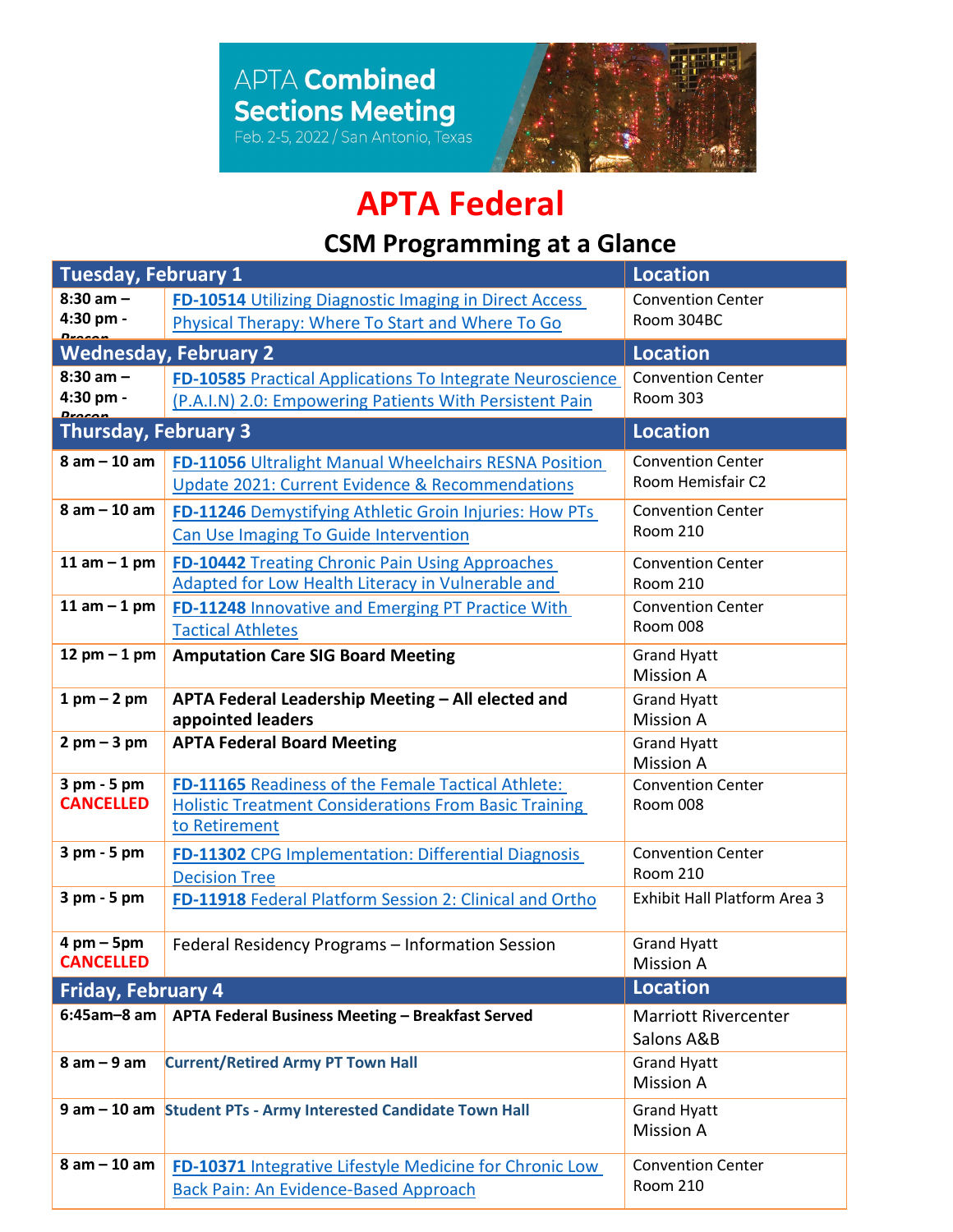| $8$ am $-$ 10 am                   | <b>FD-11058</b> Amputation Care Yearly Research Evidence<br>Update                                               | <b>Convention Center</b><br>Room 008           |
|------------------------------------|------------------------------------------------------------------------------------------------------------------|------------------------------------------------|
|                                    | 10 am - 11 am Student Info Session - Jobs in the VA/Federal Sector                                               | <b>Grand Hyatt</b><br><b>Mission A</b>         |
| 11 am $-$ 1 pm<br><b>CANCELLED</b> | <b>FD-10792 Barriers and Solutions To Implementing Primary</b><br><b>Care PT Practice</b>                        | <b>Convention Center</b><br><b>Room 006</b>    |
| 11 am $-$ 1 pm                     | FD-11026 Osseointegration Rehabilitation Updates and<br>Lessons Learned From the Department of Defense           | <b>Convention Center</b><br><b>Room 210</b>    |
| 11 am $-$ 1 pm                     | FD-11784 Federal Platform Session 1: Amputation Care                                                             | Exhibit Hall Platform Area 4                   |
| 11 am $-$ 1 pm                     | FD-11919 Federal Platform Session 3: Primary Care and<br><b>Telehealth</b>                                       | Exhibit Hall Platform Area 1                   |
| $3$ pm $-5$ pm                     | FD-11077 Mobility Considerations for the Tactical Athlete                                                        | <b>Convention Center</b><br><b>Room 210</b>    |
| $3$ pm $-5$ pm                     | FD-11084 Integrating Mind-Body Therapies Into Physical<br><b>Therapist Practice</b>                              | <b>Convention Center</b><br>Room 217C          |
| $6:30$ pm $-$<br>8:30 pm           | <b>APTA Federal Section/Army Baylor Reception</b>                                                                | <b>Grand Hyatt</b><br>Lone Star Salon F        |
|                                    |                                                                                                                  |                                                |
| <b>Saturday, February 5</b>        |                                                                                                                  |                                                |
| $7$ am $-$ 8 am                    | <b>Pelvic Health Rehab SIG Meeting</b>                                                                           | <b>Grand Hyatt</b><br><b>Mission A</b>         |
| $8 am - 10 am$                     | FD-11080 Getting the Most Out of Your Health<br><b>Screening Questionnaire</b>                                   | <b>Convention Center</b><br>Room 008           |
| $8$ am $-10$ am                    | FD-11334 Identifying Osteopenia in Army Basic Training<br><b>Recruits: A New Paradigm for Bone Stress Injury</b> | <b>Convention Center</b><br><b>Room 210</b>    |
|                                    | 10 am - 11 am Amputation Care SIG Meeting                                                                        | <b>Grand Hyatt</b><br><b>Mission A</b>         |
|                                    | 10 am - 11 am Primary Care SIG Meeting<br>Virtual Meeting - Contact SIG Leaders                                  | Virtual                                        |
| 11 am $-$ 1 pm                     | FD-11252 Strength Considerations for the Tactical<br><b>Athlete</b>                                              | <b>Convention Center</b><br>Stars at Night BR4 |

## **CSM 2022 Posters**

Biomechanical Considerations for Osseointegrated Prostheses: A Systematic Review

Demonstration and Evaluation of Physical Examination Techniques Intended to Identify Proximal Femoral Bone Stress Injuries

Effect of Direction of Body Weight Unloading Using Side Handrail Support While Walking on Treadmill